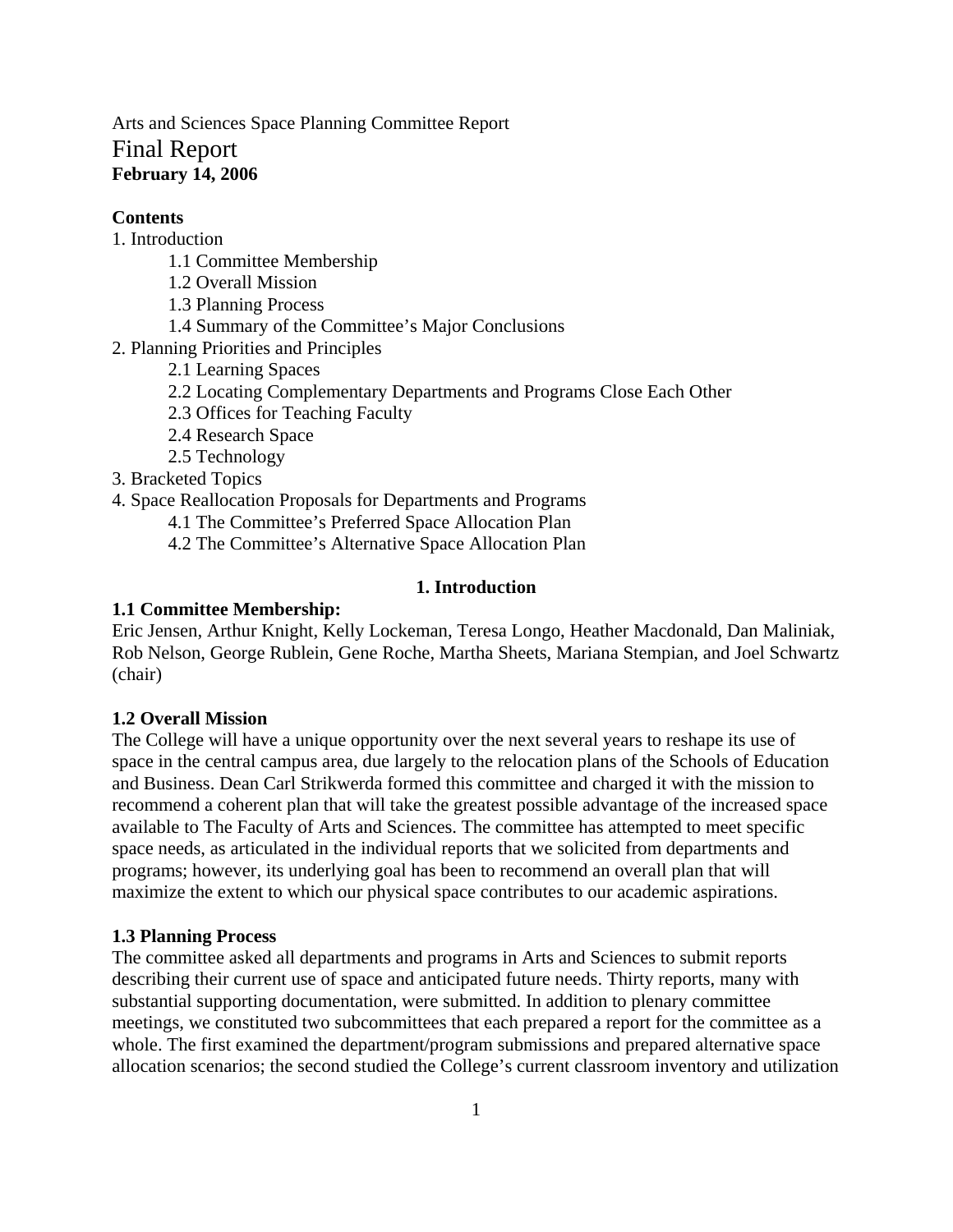patterns.

Finally we received input from Wayne Boy and Dave Shepard, facilities experts, who helped us evaluate the structural feasibility of the relocation scenarios that we were studying. The committee also owes special thanks to Kelly Lockeman and Martha Sheets who provided it with invaluable data and planning studies.

The Committee submitted its draft report to all Arts and Sciences faculty for comment on December 21, 2005. Its final, unanimous, report was submitted to Dean Strikwerda on January 31.

# **1.4 Summary of the Committee's Major Recommendations**

- $\bullet$  We recommend that the College institutionalize its commitment to excellence in teaching by assigning *the highest priority* to the creation of quality classrooms, teaching labs, and other learning spaces. It is important to both commit appropriate resources to this task and to clarify who is responsible for accomplishing it.
- $\Theta$  It is also important to create flexible spaces, some of which remain controlled by the Dean of the Faculty, that will serve the anticipated growth in faculty/faculty and faculty/student research collaborations.
- $\bullet$  The Committee describes two feasible space allocation plans. The central elements of our preferred plan are: Economics, Government, and Public Policy will move to a renovated Tyler Hall; Anthropology will move to Morton Hall; Classical Studies will move to the first floor of Washington; and the second floor of Blow will house a coordinated set of interdisciplinary programs, including The Charles Center, American Studies, Women's Studies, Black Studies, and The Sharpe Program. The central elements of our alternative plan are: Anthropology will move to Tyler with Sociology; and Economics, Government, and Public Policy will stay in Morton. In other respects the two plans are the same.
- $\bullet$  The Committee has interpreted its mission to be restricted to a consideration of space needs that can be met by relocations made possible by the moves of Education and Business Needs that can be met only by new from-the-ground building projects, for instance, especially where plans for these projects are already underway, will not be addressed in this report. The fact that we are bracketing these projects does not imply that the committee regards them as having a low priority. Indeed, the Committee believes that the sequential build-out of the Integrated Science Center and the construction of the Fine and Performing Arts building are among the highest priorities for Arts and Sciences.

# 2. Planning Priorities and Principles

We recommend that the following priorities and principles, which emerged from this planning process, guide the allocation and use of space.

# **2.1 Learning Spaces**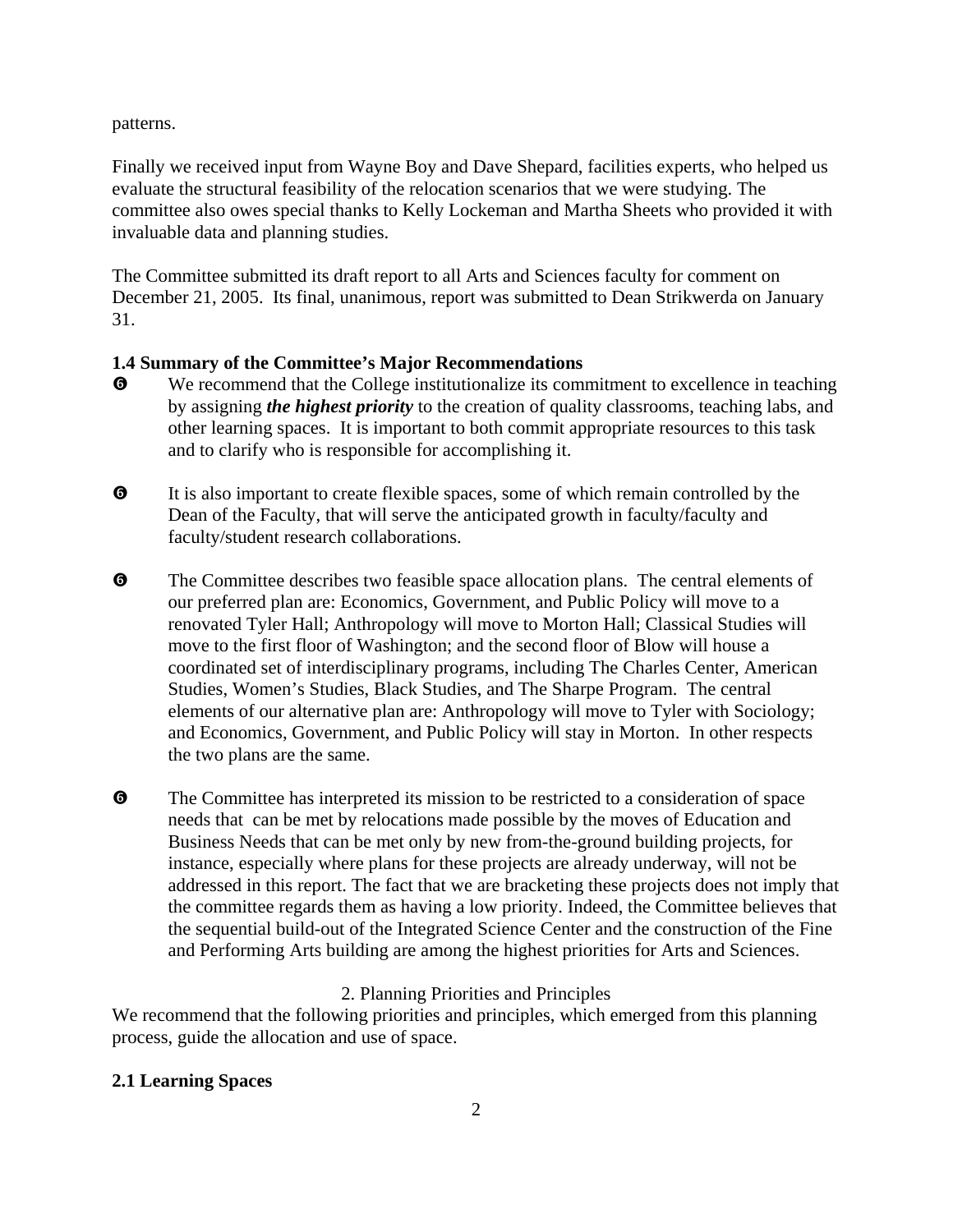We have a significant opportunity over the next several years to advance and institutionalize William and Mary's commitment to excellence in teaching by taking advantage of opportunities that will be open to us to shape the spaces where teaching and learning take place. Our research shows that at present learning spaces are inadequate in two ways:

- ! Size. There is at present a lack of alignment between the sizes of our courses and the sizes of the classrooms in which they are taught. Our research, summarized in Appendix I, shows that approximately 70% of class sections have an enrollment of 1-30 students, but only 37% of classrooms have a capacity of 1-30. Our small and mid-sized classrooms get much more use than larger classrooms, and a large percentage of class sections meet in rooms that are larger than necessary. Since teaching practices have probably adjusted over time to fit existing architecture, the problem is likely to be even greater than the evidence indicates.
- ! Flexibility and Furnishings/Equipment. A consistent theme in the department/program reports is that in small and mid-sized classrooms faculty prefer well-equipped, flexible, learning spaces that accommodate a variety of classroom activities and approaches to teaching. For instance, we need more classrooms in which students can listen to a brief lecture and then shift their chairs and tables (and laptops) into small groups. The furnishings and technology in Tucker 131 is something of a model.

A. We recommend that the institution assign *the highest priority* to the creation of quality classrooms, teaching labs, and other learning spaces. To accomplish this, the College will have to both commit appropriate resources to this task and clarify who is responsible for accomplishing it.

B. We recommend that the College redesign existing classrooms and use some of our anticipated increase in space to create learning spaces that fit our actual practices and aspirations. A higher fraction of spaces should be smaller, well-equipped with technology, appropriately lit, and more flexible and conducive to a range of teaching strategies. We especially need more rooms that will accommodate up to 30 students and are sufficiently flexible to be suitable for both 15-student freshman seminars and 30-student lectures classes (and everything in between).

C. We recommend that departments/programs look for opportunities to create flexible classrooms that can also serve as meeting rooms, small group study/research rooms, common rooms, or libraries. Teaching and learning is not restricted to formal classes, and spaces on campus for group research, studying, informal tutoring, etc., are currently severely limited. It is clear that the lines between teaching, research, and a range of co-curricular activities will continue to become more blurred, and it will be desirable to have spaces that anticipate and support this trend.

D. We recommend that departments/programs have *small and medium-sized learning spaces*  that are as proximate as possible to faculty offices in order to encourage faculty-student interaction before and after class. Many of our department/program reports argue that this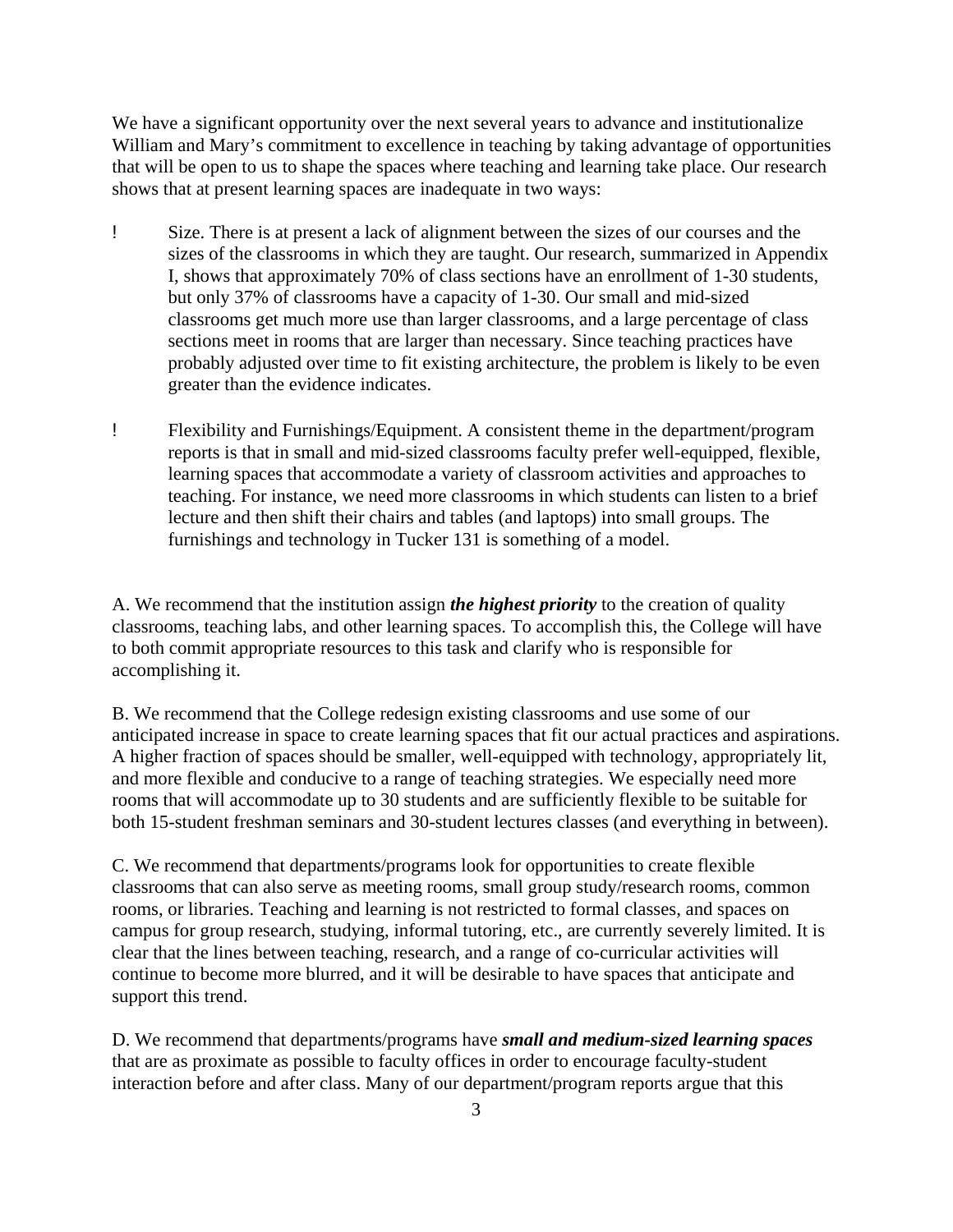proximity is necessary if we intend to nurture a culture of intellectual interaction between faculty and students. We, for instance, found no support for a dedicated classroom building that would be shared by several departments. Faculty concur that such a building would tend to restrict faculty-student interaction to formal class meetings.

E. We recommend that *large lecture halls*, in contrast, should be shared by several units in order to maximize their efficient use. We need to maintain an adequate number of extremely well-appointed and well-equipped lecture halls.

F. Finally, we recommend that the College clarify the guidelines and principles for the assignment of learning spaces. At present we have a patchwork of common law customs that irregularly govern room "ownership" and assignment, and there is little doubt that these are responsible for some of the mal-alignment of classes and classrooms that we find in our study. In the future we will need guidelines that maximize the efficient use of learning spaces, including what we anticipate will be a modest growth in special-use spaces for linguistics, film and multi-media, GIS, etc.

#### **2.2 Locating Complementary Departments and Programs Close to Each Other**

We recommend that departments/programs that have teaching and research affinities should be housed as near to one another as possible. In addition, we encourage these related units to seek opportunities for shared uses of space, including for teaching, research, and administrative functions.

#### **2.3 Offices for Teaching Faculty**

The department/program reports indicate that several units currently have office space that inadequately supports the teaching activities of part- and full-time teaching faculty. A. We recommend that Arts and Science departments and programs should have a sufficient number of contiguous offices so that each full-time teaching faculty member, including tenure eligible faculty, instructors, and visiting faculty, has an office. Adjuncts and other part-time faculty should also have a place to meet with students, and it is desirable, although a somewhat lower priority, for their offices to be contiguous with the offices of full-time faculty in their disciplines.

B. Departments and programs that regularly teach and conduct research with undergraduates should have space on the central campus area. Units that have little interaction with undergraduates can profit from the large amount of space available at the hospital.

#### **2.4 Research Space**

A. Departments and programs should have adequate faculty research space. It is also important that graduate students have appropriate work space.

B. When faculty research DOES NOT involve undergraduate student collaborators, space for this research may not have to be contiguous with department offices. However, most departments and programs value faculty-faculty and faculty-student research collaborations, which usually require research space that is contiguous with the unit's offices, classrooms, and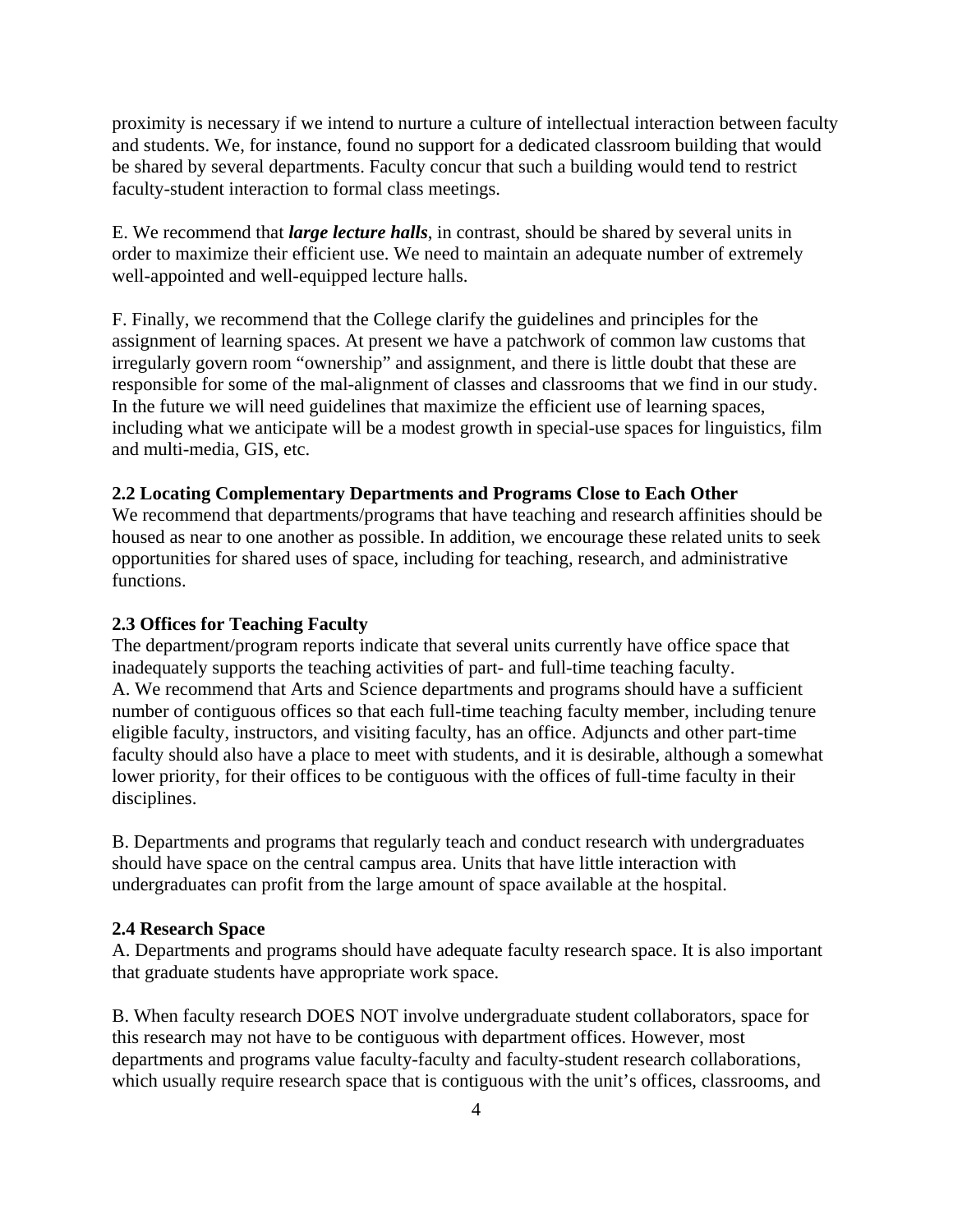teaching labs. Many units envision a significant increase in team research projects and will require flexible research space to accommodate this.

## **2.5 Technology**

Many of our department and program reports highlight the growing role that technology will play in the future in both teaching and research. On the teaching side, it is important to not only continuously upgrade equipment, but also to design physical spaces, including furniture and lighting, so that we can take advantage of this equipment. For instance, in many classrooms at present the instructor is forced to cover up the chalk board when he or she pulls down the screen for a PowerPoint presentation. Also, the laptop initiative will require several changes, including moving away from folding tablet desks. High quality wireless and presentation capabilities will be increasingly necessary to both our teaching and research.

# **3. Bracketed Topics**

The Committee has interpreted its mission to be restricted to a consideration of *space needs that can be met by relocations made possible by the moves of Education and Business*. Needs that can be met only by new from-the-ground building projects, for instance, especially where plans for these projects are already underway, will not be addressed in this report. The fact that we are bracketing these projects does not imply that the committee regards them as having a low priority. *Indeed, the Committee believes that the sequential build-out of the Integrated Science Center and the construction of the Fine and Performing Arts building are among the highest priorities for Arts and Sciences.* 

Bracketed units that are not addressed in this report include:

 *Physics* (Small Hall is already scheduled for renovation)

- *Integrated Science Center units* (Chemistry, Biology, and Psychology)
- *Fine and Performing Arts units* (Music; Theatre, Speech, and Dance; Art and Art History)
- *Environmental Science and Studies* (which, for instance, calls for the expansion of Keck and a new building in their report)
- *Reves Center* (which, for instance, calls for expansion into the Reves dorm space, and into the Campus Center)
- *Kinesiology* (which will have some of its needs addressed in the short term by the hospital, and others in the longer term by the Fine and Performing Arts building)
- *History, Religious Studies, and Philosophy* (which have needs for modest alternations of their existing spaces, and may profit from flexible office space in Jones, but which do not need significant new space)
- *Military Science* (which will need alternative space if they are required to move from Digges House)

### **4. Space Reallocation Proposals for Departments and Programs**

After extensive study, discussion, and input from the Arts and Sciences community, the Committee has arrived at a preferred plan for space reallocation and an alternative plan. For many departments and programs there is no difference between these two plans.

We assume that: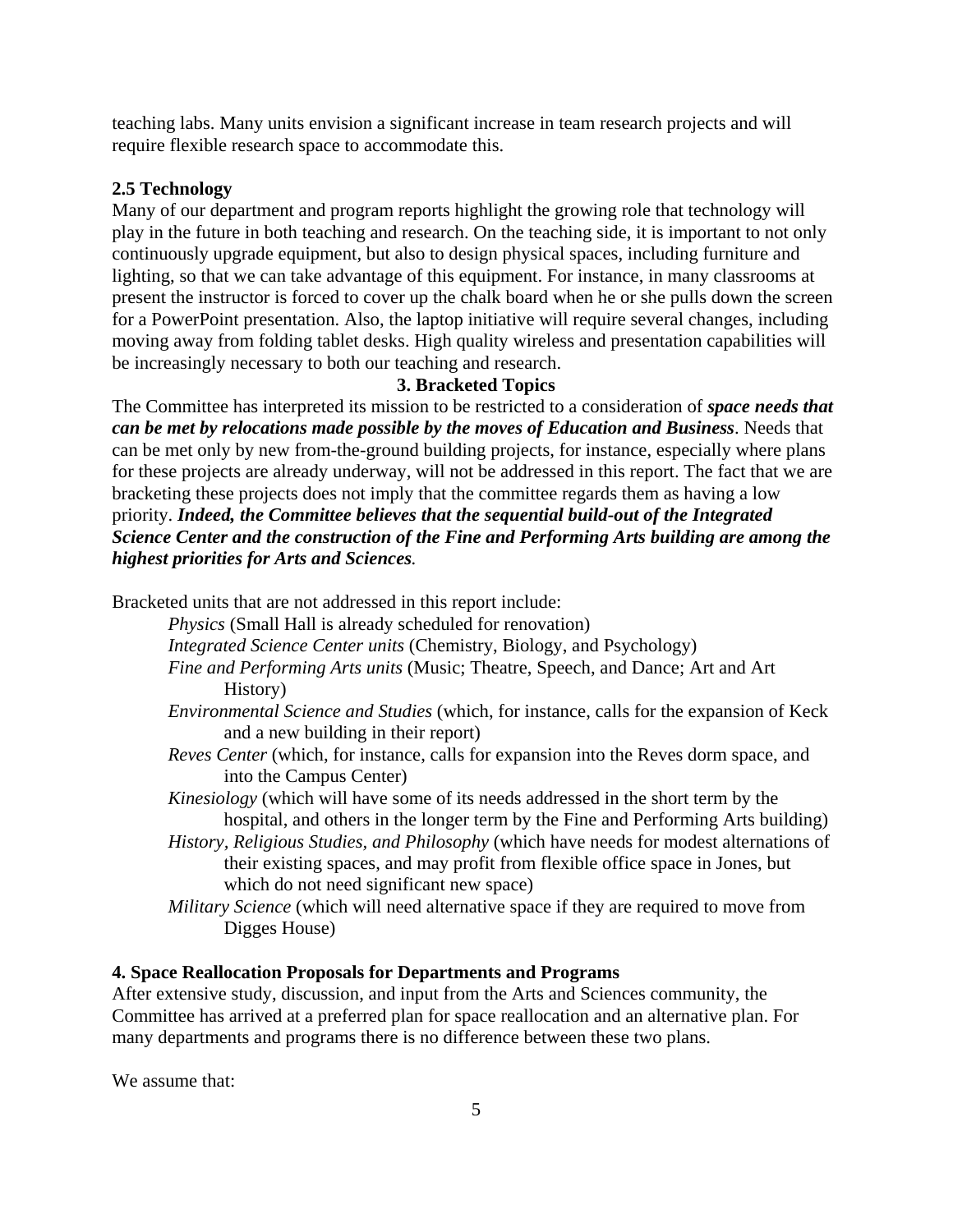- ! Education will vacate Jones Hall and move to the Hospital in 2007-08
- ! Admissions will vacate Blow and move to the old book store in 2007-08
- ! Business will vacate Tyler and Blow and move to the new business building in 2009-10, after which Tyler will be renovated for its new occupant..
- ! Adequate resources will be available for renovation

## **4.1 The Committee's Preferred Space Allocation Plan**

We propose that:

Applied Sciences, which currently occupies 3,890 square feet in McLaughlin-Street Hall, will move to the Hospital.

 Rationale: While it teaches some undergraduates, the bulk of its work is research and graduate teaching, so the benefits of this move will more than offset the costs.

Computer Science and Geology will make use of the bulk of the space vacated by Applied Sciences.

 Rationale: The Computer Science faculty is expanding, and the department needs to recover conference and teaching space lost to a recent renovation; Geology needs additional lab and faculty office space.

When Jones is vacated, we propose that:

Mathematics will expand into the space on Jones 1 currently occupied by Education (we do not yet know if IT will vacate its space on Jones 1).

 Rationale: The Mathematics report documents a variety of needs for new space, including for teaching purposes and post docs.

Jones 2 and 3 will be used as flexible research and office space, and, in the short run, as swing space. To maximize flexibility, most of this space should remain formally under the control of the Dean of the Faculty of Arts and Sciences.

 Rationale: We propose that these floors be assigned on a flexible basis by the Dean of the Faculty for grant-funded research centers and other faculty/faculty and faculty/student collaborations; for visiting research faculty; and for faculty on leave who have to vacate their departmental offices. In the short term, Physics and (perhaps) some ISC faculty will use it as swing space when Small Hall is being renovated and the successive phases of the ISC are being built. English will also need significant swing space when Tucker is being renovated.

When Tyler and Blow are vacated:

Public Policy, Government, and Economics will vacate Morton and occupy Tyler and parts of Blow 3 (the Blow 3 classrooms, as well as space in Blow 3 for PLAID and other policy research centers, will be especially important for them).

 Rationale: Combining these three units in Tyler would be the most coherent use of the available space in that building. Tyler currently has almost 35,000 square feet and 83 offices, many of which are small, "interior," or both. Of course, this arrangement can be changed when Tyler is renovated after Business moves (including the possibility of finishing a substantial attic space). These 3 units need about 60 offices, as well as space for about 50 MPP graduate students. They currently occupy only about 25,000 square feet, but they do not have enough offices and they do not have space for faculty/faculty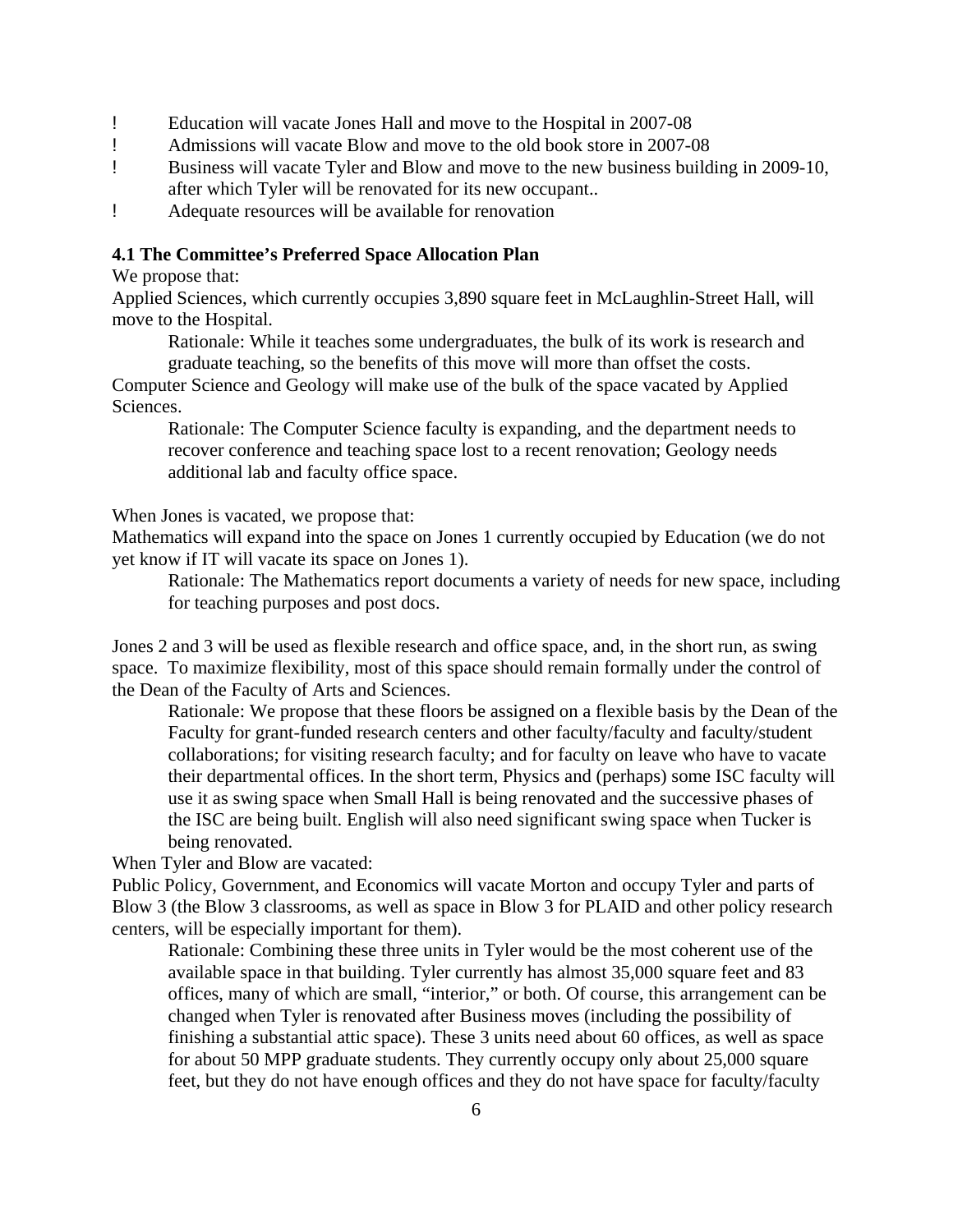and faculty/student research groups.

This group is the *only* proposal received by the Committee that has worked out a multiunit collaboration that will result in efficiencies (e.g., shared administrative resources) and complementarities that will enhance both teaching and research. Finally, our analysis of classroom utilization indicates that the customary class sizes of these departments presents the best fit with the existing class sizes in Tyler and Blow.

Anthropology will move to the space vacated by the Public Policy group – all of Morton B and 1, as well as additional space made possible by the moves of Classics, Black Studies, and Women's Studies.

 Rationale: Currently, Anthropology is radically short of space for teaching and research labs, and it has various centers and research enterprises spread around campus. As the department says in its report, it is "literally bursting at the seams," and it requests that it be allocated "all of Washington Hall or a similar space...." The department would like to consolidate all of its centers and institutes (the Archaeological Research Center, the Institute for Historical Biology, and the Archaeological Conservation Center) in one location, housed with the teaching faculty. It needs additional teaching and research labs; it needs 20-24 additional offices to properly house its 24 full- and part-time faculty and staff; it needs space for a library; and it needs 6-19 additional graduate student work stations (depending on whether students double-up).

 Anthropology's current space in Washington has a total of 12,328 square feet; Morton B and 1 alone have 22,505 square feet. Sociology will retain its space on Morton 2, but Classical Studies, Black Studies, and Women's Studies will all leave, which frees up another whole floor.

 The Committee analyzed the feasibility of this move in some detail with the College's facilities professionals. While the shape of Anthropology labs would be somewhat different in Morton, the building's structure can easily accommodate them. While labs might be narrower in Morton than in Washington, the additional overall space in Morton would allow for some needed storage adjoining, rather than within, teaching labs. The Committee conducted a study of the classes that Anthropology taught in labs and other "special use" spaces in 2003-04 and 2004-05. The majority of the sections had an enrollment of 1-10 students, and only two had enrollments over 20. The Committee concludes that the space available in Morton for Anthropology teaching labs is more than adequate.

Classical Studies will move to some of the space on Washington 1, part of the space vacated by Anthropology.

 Rationale: Classics currently occupies about 5,720 square feet in Morton. We assume that it will expand some to accommodate needs the department identifies in its report. Classics is currently intellectually isolated in Morton; this move will bring it in close proximity with complementary humanities departments, including History, Religion, English, and MLL.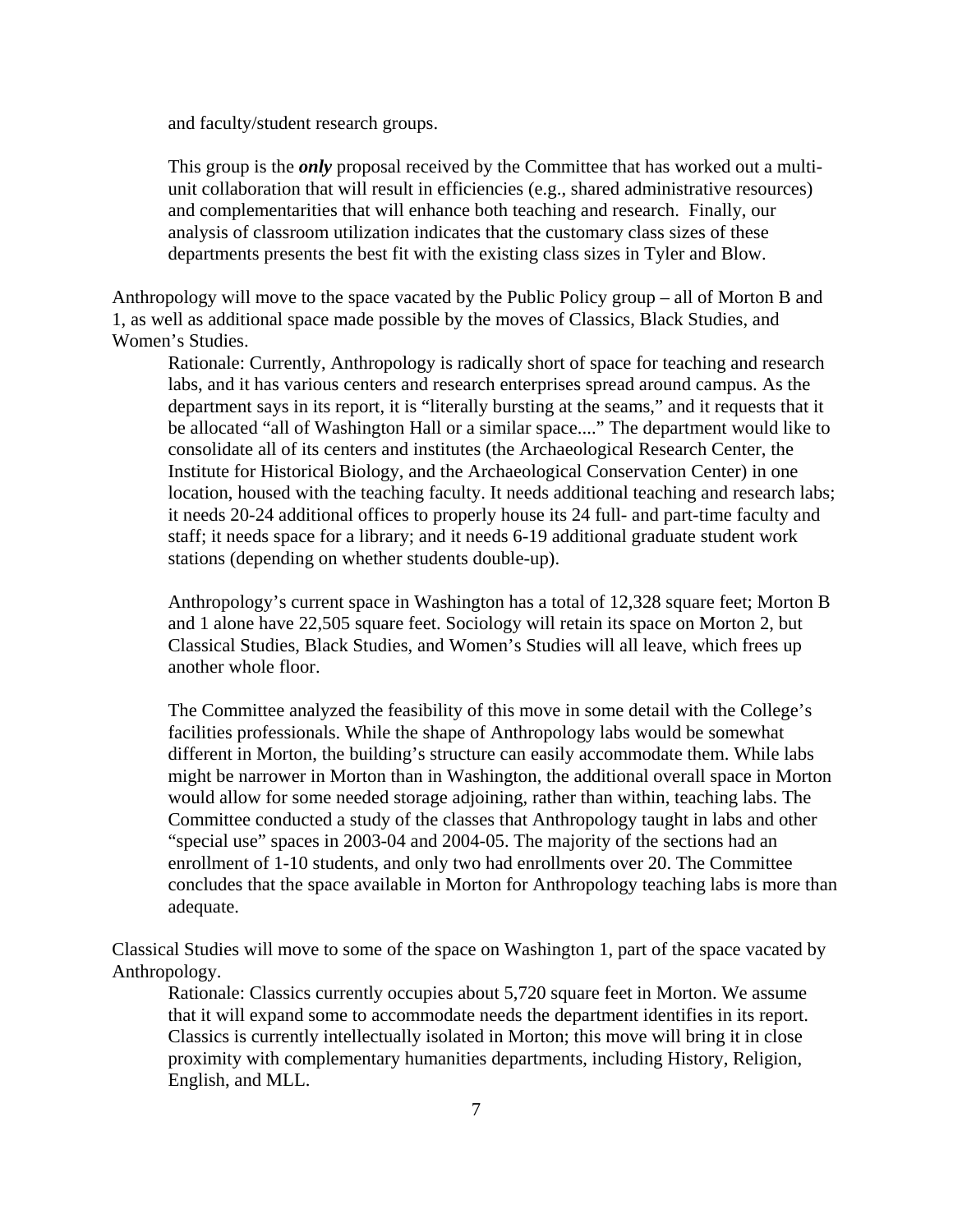# *Both the recommended and alternative plans will require only modest renovations in Washington, a building that was completely re-done just 15 years ago. The Committee considered, and rejected, other plans that would require substantial renovation of this building.*

Modern Languages and Literatures will occupy the remaining space (i.e., not occupied by Classics) on Washington 1, and the Washington attic space vacated by Anthropology.

 Rationale: MLL is currently very short of faculty office space. This additional space on Washington 1, together with space in Washington attic and in the renovated language lab, will help alleviate this shortage. The only alternative way to meet MLL needs might be to move it to Morton or Jones, but that would remove it from proximity to other humanities departments, and, in the case of Jones, it would leave us without appropriate swing space for the Small and Tucker renovations.

The Charles Center, The Sharpe Program, American Studies, Black Studies, and Women's Studies will move to Blow Hall 2.

Rationale: The goal of this plan is to create a contiguous space for complementary interdisciplinary programs on the second floor of Blow Hall, with the Charles Center and affiliated programs occupying the space that Admissions will be vacating, and American Studies occupying the other end of the hall, where the MBA program is currently house.

This arrangement will make it possible for a large number of interdisciplinary programs that have over-lapping faculties to share faculty meeting and administrative space, space for small classes, student meetings, lunch seminars, receptions for visiting speakers, etc. The large, attractive room currently used for admissions orientation meetings will be an excellent space for Monroe Scholar lunches, meetings for student groups and national scholarship committees, visiting speakers seminars, receptions, and dineers. In general, this will be a high-quality, flexible multi-purpose room that functions similar to the way the Reves Room currently functions. The programs that will benefit include Literary and Cultural Studies, Film Studies, and Medieval-Renaissance studies, in addition to Women's Studies, Black Studies, American Studies, and the Sharpe Program.

 In addition, this plan will situate these programs close to the home departments of most affiliated faculty, including English, History, and Modern Languages and Literatures. For instance, this will be a major improvement for Women's Studies and Black Studies, both of which are currently in Morton but have directors who are faculty members in English.

Staying in its present location is not an option for the Charles Center. It is already slated to leave Tucker Hall to make room for the expansion of the English Department when Tucker is renovated in the next few years. The proposed location in Blow will place the Center in a better position to serve interdisciplinary programs, and permit the Charles Center and the Sharpe program to increase its interactions with, for instance, the Career Center (e.g., internships and community initiatives).